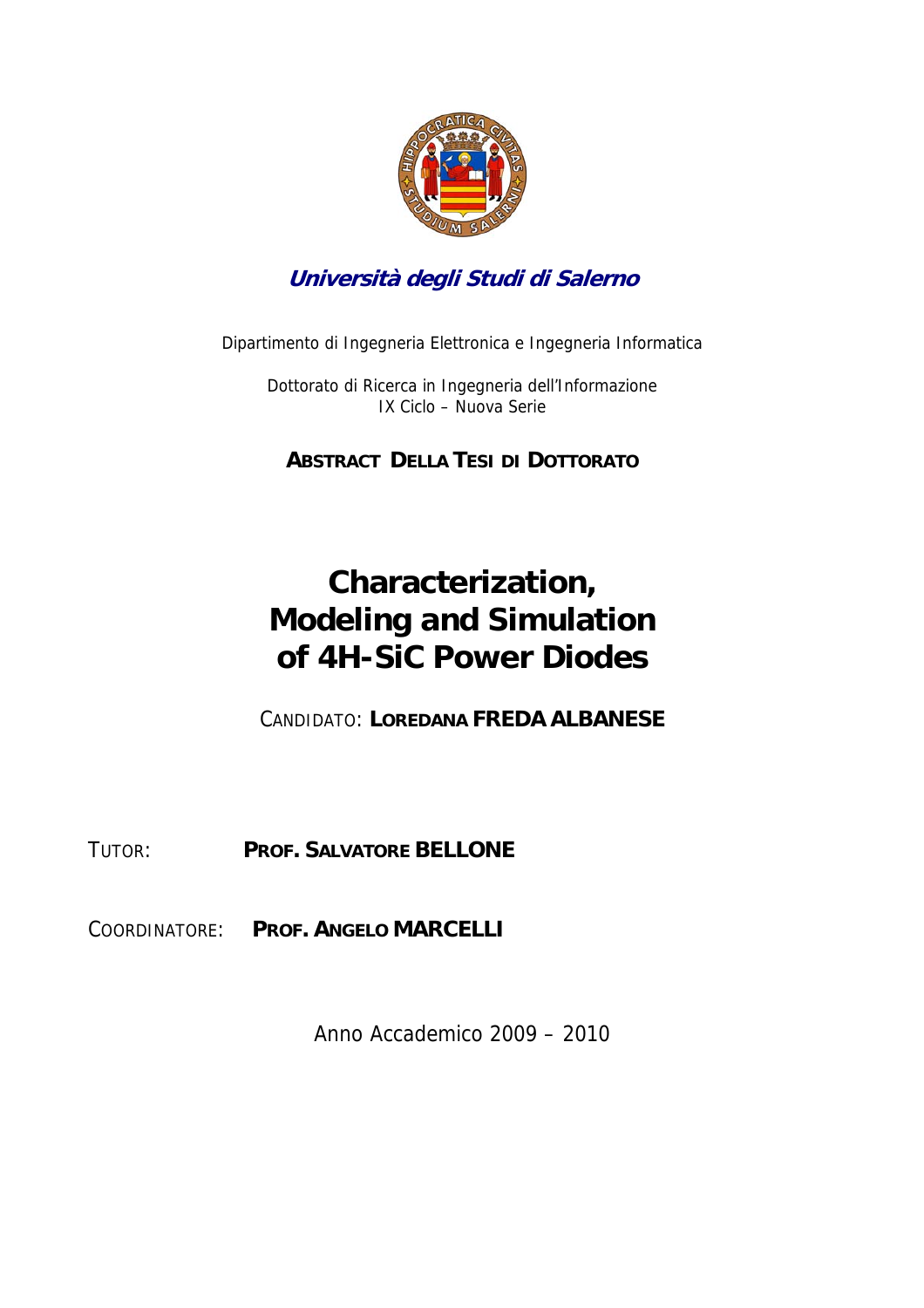## **Abstract**

 Exploring the attractive electrical properties of the Silicon Carbide (SiC) for power devices, the characterization and the analysis of 4H-SiC pin diodes is the main topic of this Ph.D. document. In particular, the thesis concerns the development of an auto consistent, analytical, physics based model, created for accurately replicating the power diodes behavior, including both on-state and transient conditions.

 At the present, the fabrication of SiC devices with the given performances is not completely obvious because of the lack of knowledge still existing in the physical properties of the material, especially of those related to carrier transport and of their dependences on process parameters. Among these, one can cite the degree of doping activation, the carrier lifetime into epitaxial layers that will be employed and the sensitivity of some physical parameters to temperature changes. Therefore, a set of investigative tools, designed especially for SiC devices, cannot be regarded as secondary objective. It will be useful both for process monitoring, becoming essential to the tuning of technological processes used for the implementation of the final devices, and for a proper diagnostics of the realized devices. Following this need, in our research activity firstly a predictive, static analytical model, including temperature dependence, is developed. It is able to explain the carrier transport in diffused regions as function of the injection level and turns also useful for better understanding the influence of physical parameters, which depend in a significant way from the processed material, on device performances. The model solves the continuity equation in double carrier conditions, taking into account the effects due to varying doping profile of the junction, the spatial dependence of physical parameters on both doping and injection level and the modification of the electric field of the region with the injection regime. The model includes also the device characterization at high temperatures to analyze the influence of thermal issues on the overall behavior up to temperature of 250°C. The accuracy of the static model has been extensively demonstrated by numerous comparisons with numerical results obtained by the SILVACO commercial simulator.